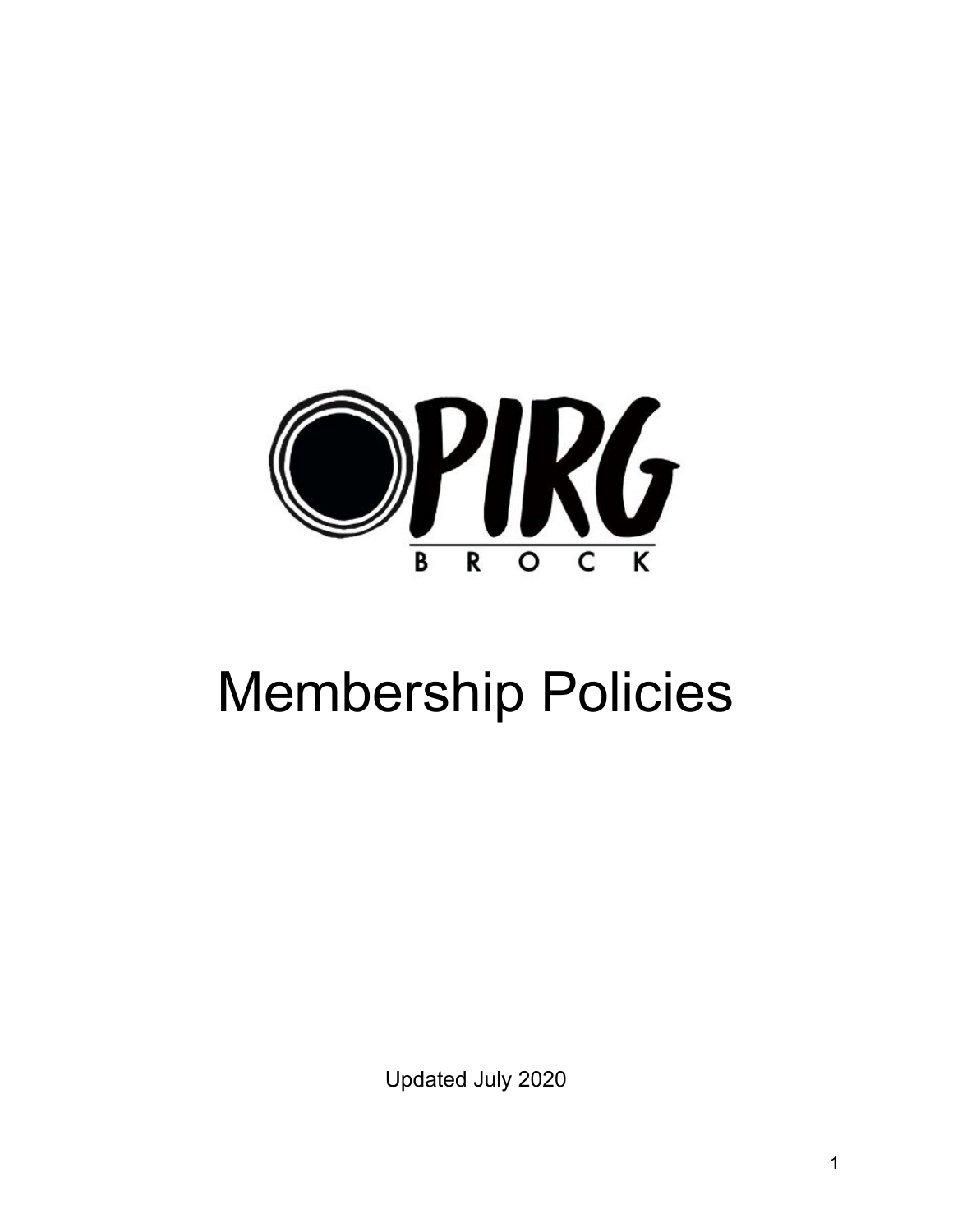#### **Tables of Contents**

| <b>Purpose</b>                                                | 4                       |
|---------------------------------------------------------------|-------------------------|
| Definitions needed for reading the Membership Policies        | 4                       |
| <b>OPIRG Brock</b>                                            | $\overline{4}$          |
| <b>OPIRG Brock team</b>                                       | $\overline{\mathbf{4}}$ |
| Member-in-good-standing                                       | 4                       |
| Memorandum-of-Understanding (MOU)                             | 4                       |
| <b>Sustainer Programs</b>                                     | 4                       |
| <b>Policy M.1.: Duration of Memberships</b>                   | 5                       |
| M.1.1. Duration of Individual Memberships                     | 5                       |
| M.1.2. Duration of Collective Opt-In Memberships              | 5                       |
| Policy M.2. : Ineligibility for membership                    | 5                       |
| M.2.1. No Dual Memberships                                    | 5                       |
| M.2.2. OPIRG Staff                                            | 5                       |
| M.2.3. Banned individuals                                     | 5                       |
| <b>Policy M.3.: Types of members</b>                          | 6                       |
| M.3.1. Type A: Individual memberships                         | $6\phantom{1}6$         |
| A.1. Community Membership Opt-In Form                         | 6                       |
| A.2. Organization Collective Opt-In                           | 6                       |
| M.3.2. Type B: Organizations/ Business Memberships            | 6                       |
| <b>Policy M.4.: Annual membership fees</b>                    | 7                       |
| M.4.1. Individual Memberships                                 | 7                       |
| M.4.1.1. Individual Membership                                | $\overline{7}$          |
| M.4.1.2. Individual Community Membership                      | $\overline{7}$          |
| M.4.2. Sustainer Programs                                     | $\overline{7}$          |
| M.4.3. Organization Collective Opt-In Memberships             | $\overline{7}$          |
| <b>Policy M.5.: Member Rights</b>                             | 7                       |
| M.5.1. Legal Rights                                           | $\overline{7}$          |
| M.5.2. Accessing Member Information                           | 8                       |
| M.5.2.1. Membership Information                               | 8                       |
| M.5.2.2. Regular updates                                      | 8                       |
| M.5.2.3. Accessing OPIRG Brock Policies                       | 8                       |
| M.5.3. Participating in the OPIRG Brock AGM                   | 8                       |
| M.5.3.1. Voting on OPIRG Brock AGM Motions                    | 8                       |
| M.5.3.2. Voting in OPIRG Brock Election                       | 8                       |
| M.5.4. Run for election in the OPIRG Brock Board of Directors | 9                       |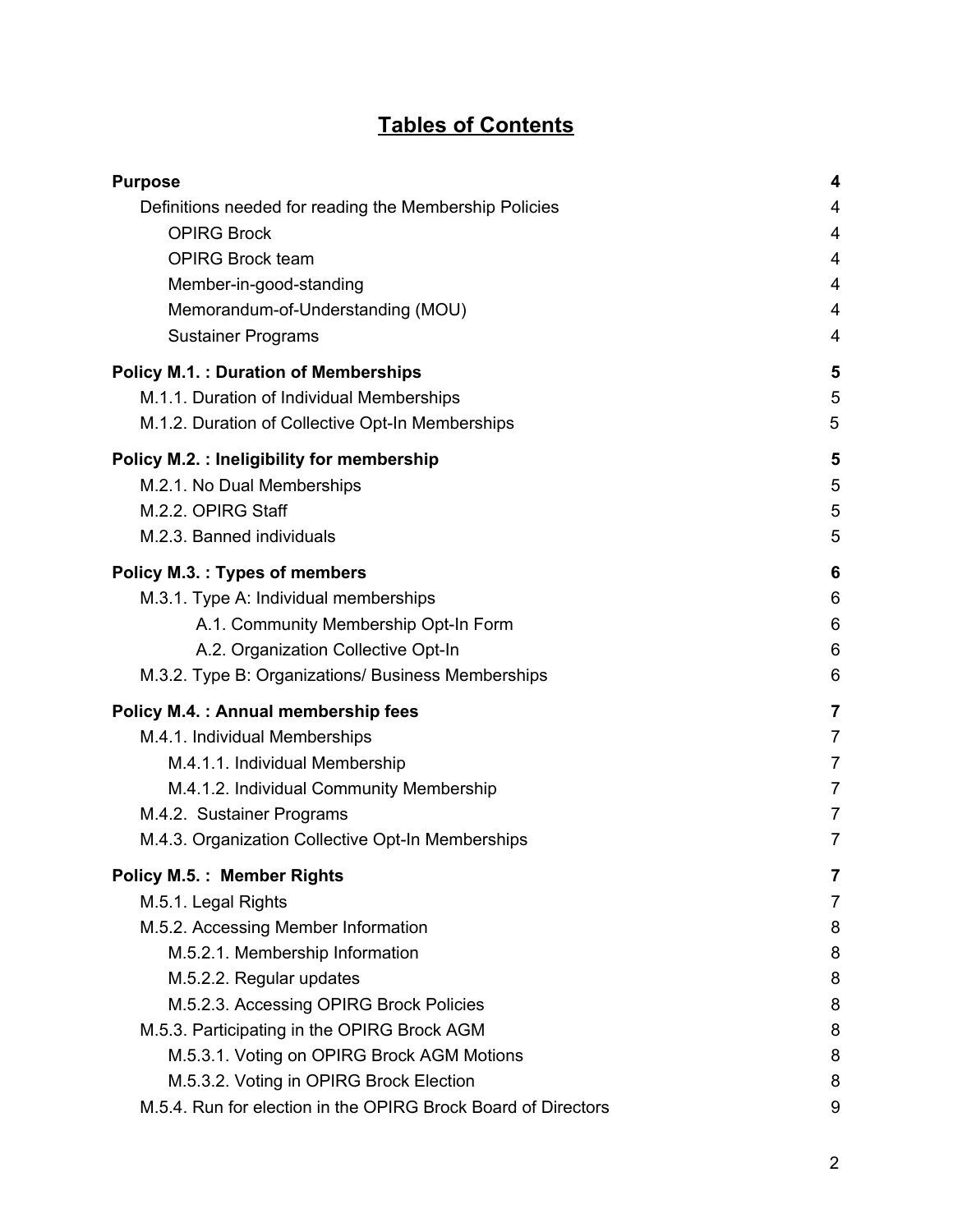| M.5.5. Applying for appointment to the OPIRG Brock Board of Directors | 9  |
|-----------------------------------------------------------------------|----|
| M.5.6. Filing Incident Reports, Proposals, and Suggestions            | 9  |
| M.5.6.1. Filing Concerns                                              | 9  |
| M.5.6.2. Filing a Proposal to the Board of Directors                  | 9  |
| M.5.6.3. Filing Suggestions                                           | 10 |
| <b>Policy M.6.: Member Privileges</b>                                 | 10 |
| M.6.1. Accessing the Niagara Skills Network                           | 10 |
| M.6.2. Accessing OPIRG Brock Button Maker                             | 10 |
| M.6.3. Regular Membership Newsletter, Updates & Communications        | 11 |
| M.6.4. Accessing to complimentary OPIRG Brock Raffle Ticket           | 11 |
| <b>Policy M.7.: Member Responsibilities</b>                           | 11 |
| M.7.1. Member-in-good-standing                                        | 11 |
| M.7.2. Upholding Policies, Images & Security                          | 11 |
| <b>Policy M.8.: Removal of an OPIRG Brock Membership</b>              | 12 |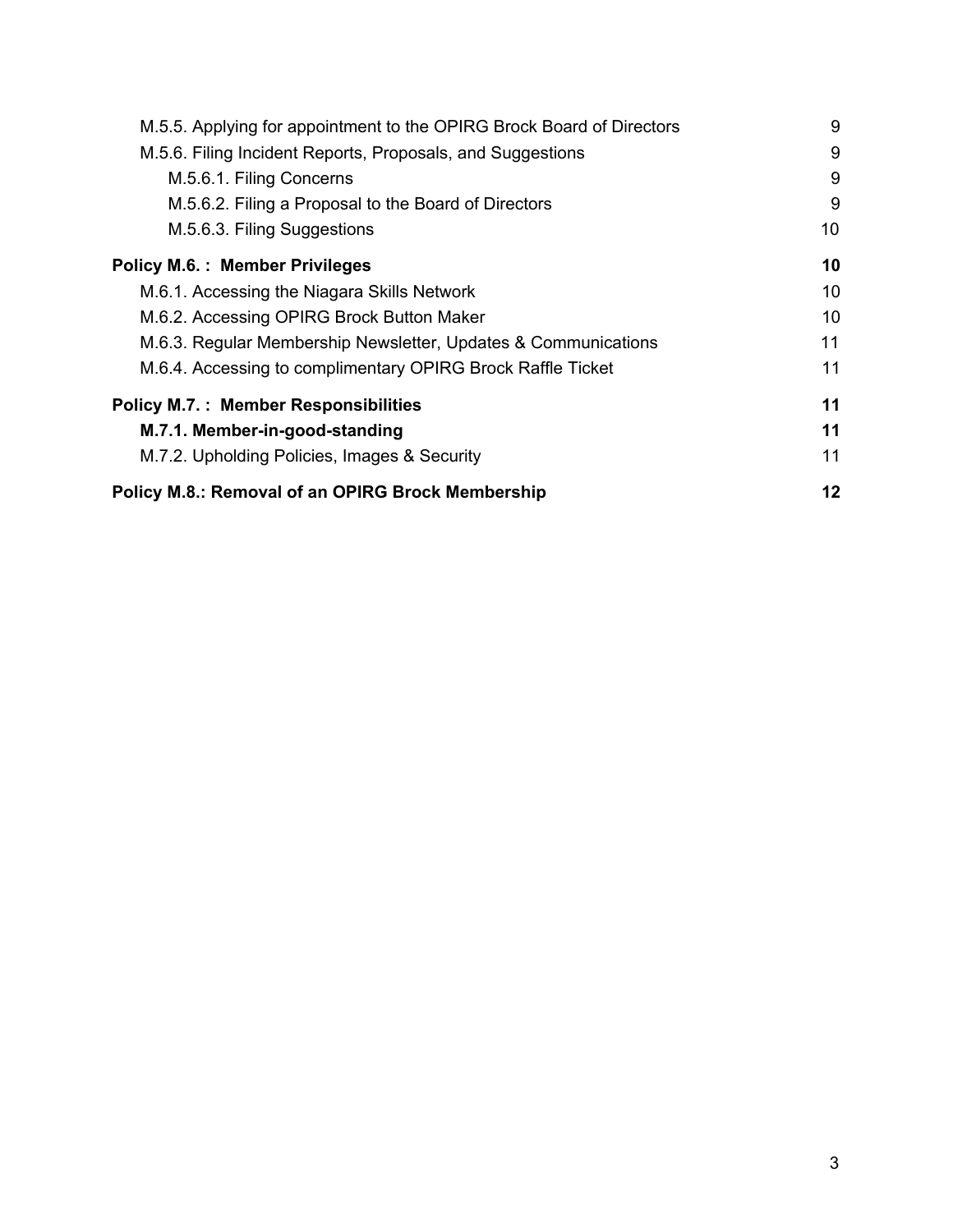## <span id="page-3-0"></span>Purpose

The purpose of the Membership Policy Section is to outline the following policies:

- M1. Duration of Memberships
- M2. No Dual Memberships
- M3. Types of OPIRG Brock memberships
- M4. Annual membership fees
- M5. Memberships Rights
- M6. Membership Privileges
- M7. Membership Responsibilities
- M8. Removal of an OPIRG Brock Membership

#### <span id="page-3-1"></span>Definitions needed for reading the Membership Policies

- <span id="page-3-2"></span>- OPIRG Brock
	- The Niagara-based chapter of the Ontario Public Interest Research Group.
- <span id="page-3-3"></span>- OPIRG Brock team
	- The OPIRG Brock Board of Directors
	- The OPIRG Brock staff members (unionized and non-unionized)
	- OPIRG Brock volunteers
- <span id="page-3-4"></span>Member-in-good-standing
	- A person, organization, or business who has paid the annual membership fee and opted-in through individual choice or as a member of an Organizational Opt-In labour union or community group;
	- A person, organization, or business who has never lost their membership status based on a violation of the OPIRG Brock Safer Space policy or any other OPIRG Brock policies;
	- A person, organization, or business who has never lost their membership status due to legally putting the future of OPIRG Brock at risk;
- <span id="page-3-5"></span>Memorandum-of-Understanding (MOU)
	- A contractual agreement between OPIRG Brock and a labour union or community organization which facilitates a mutually agreeable terms of a financial contract;
- <span id="page-3-6"></span>- Sustainer Programs
	- These are fundraiser programs used by OPIRG Brock to ensure ongoing financial support from the community;
	- Currently OPIRG Brock uses Patreon and membership agreements as our primary Sustainer Programs;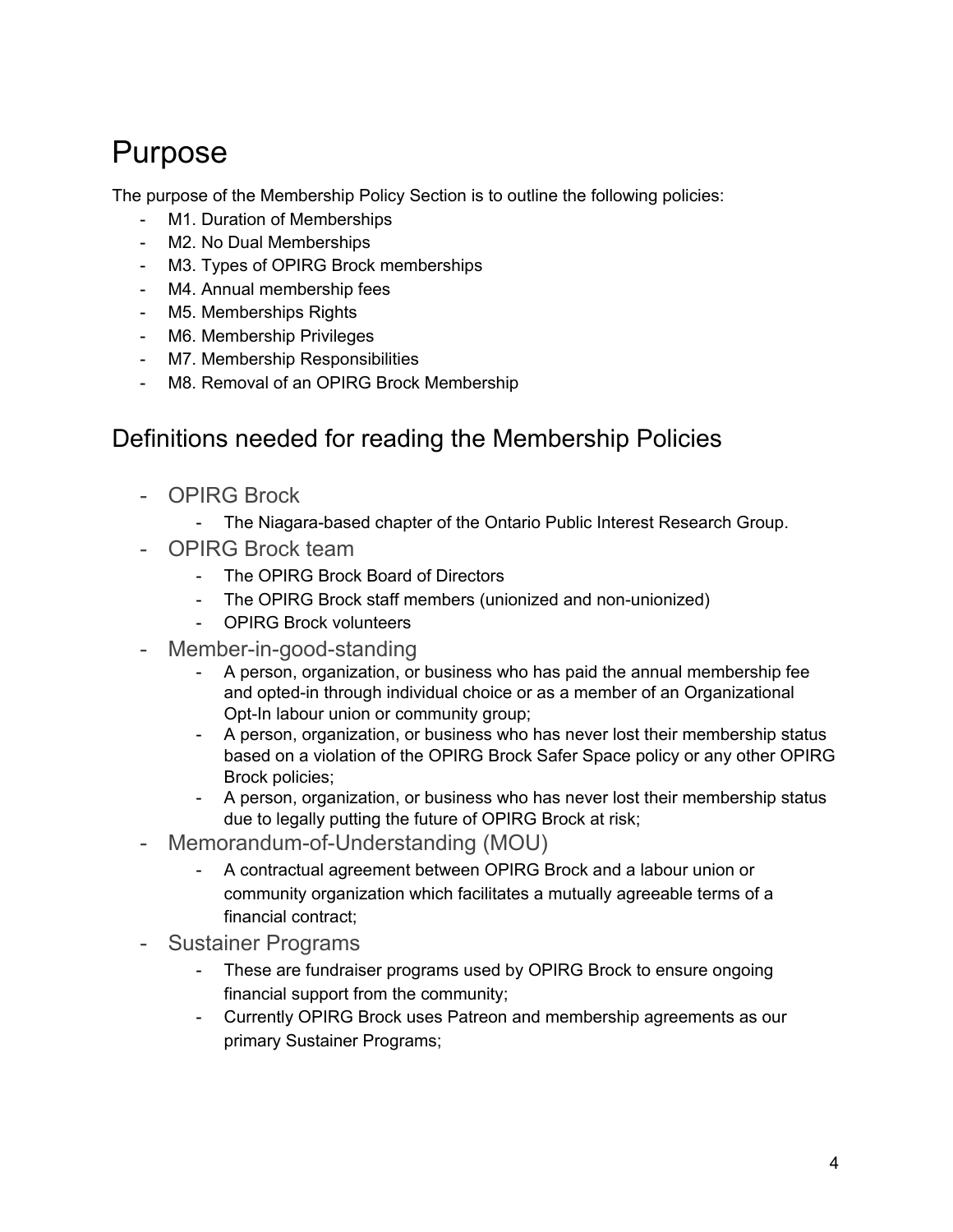## <span id="page-4-0"></span>Policy M.1. : Duration of Memberships

#### <span id="page-4-1"></span>M.1.1. Duration of Individual Memberships

Upon the approval of an OPIRG Brock membership, the duration of an OPIRG Brock membership lasts until 11:59pm on December 31st of that year.

#### <span id="page-4-2"></span>M.1.2. Duration of Collective Opt-In Memberships

In the case of an Organizational Collective Opt-In Membership, the duration of this type of Membership lasts from 00:00 on January 1 each year until 11:59pm on December 31st of that year.

## <span id="page-4-3"></span>Policy M.2. : Ineligibility for membership

#### <span id="page-4-4"></span>M.2.1. No Dual Memberships

- Any person who is a member of another Chapter of the Ontario Public Interest Research group is not eligible for membership in the Chapter.

### <span id="page-4-5"></span>M.2.2. OPIRG Staff

- OPIRG Brock staff members, unionized and non-unionized, are ineligible to hold an OPIRG Brock membership during the duration of their position
- Any OPIRG Brock member who becomes a staff member, unionized and non-unionized, will immediately lose the rights and privileges of their OPIRG Brock membership
- To volunteer with OPIRG Brock, unionized staff members who have been laid off, can access an Individual Community Access Membership during the duration of their layoff
	- Member rights and privileges will be immediately terminated upon conclusion of the layoff period

#### <span id="page-4-6"></span>M.2.3. Banned individuals

- Any person banned from a OPIRG events, spaces, and memberships will be ineligible for an OPIRG Brock membership in future years, subject to the discretion of the OPIRG Brock Accountability Committee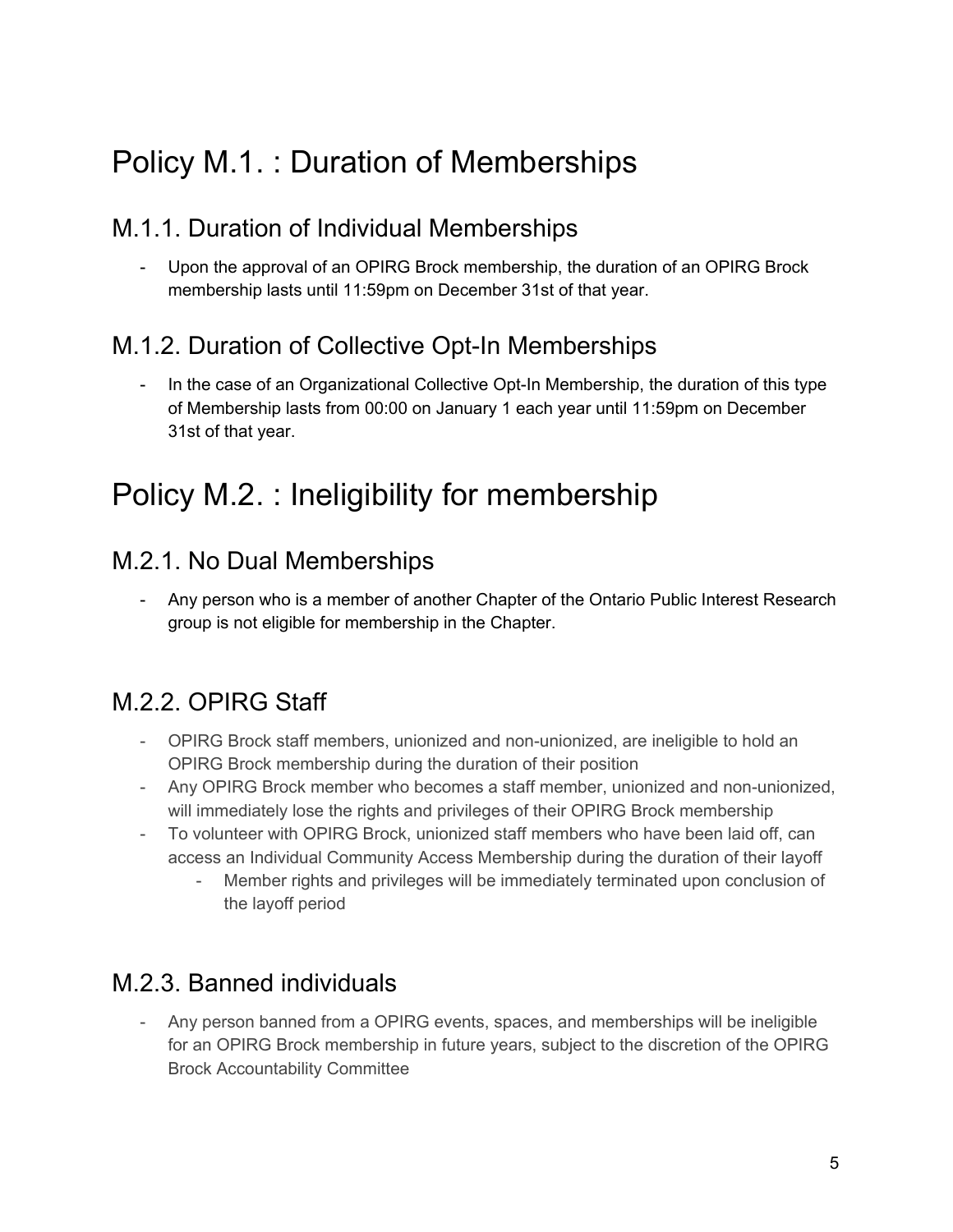# <span id="page-5-0"></span>Policy M.3. : Types of members

Due to a wide variation in processes for how a person can become an OPIRG Brock member, the types of memberships are as follows:

#### <span id="page-5-1"></span>M.3.1. Type A: Individual memberships

- <span id="page-5-2"></span>- An individual community member is any undergraduate student, graduate student, or non student who has access to the rights & responsibilities of an OPIRG Brock member. Individual Memberships can be acquired through one of the following processes:
	- **A.1. Community Membership Opt-In Form**
	- This type of membership is acquired by completing the annual OPIRG Brock Membership Opt-In Form (online or hard copy), having your form submission reviewed by the OPIRG Brock Board of Directors to ensure the future member would be a member-in-good-standing. Following this review, the future member will receive confirmation, and receive the steps for payment of the annual membership fee.
		- All people who sign up through OPIRG Brock sustainer programs will receive an email with the steps for accessing this type of membership.
		- Due to internal financial processes and Board composition, high school students, college & university students, and graduate students will be asked to indicate if they are a student on the Opt-In Form
	- **A.2. Organization Collective Opt-In**
	- This type of membership is acquired through a standing financial agreement between a campus or community organization or union and OPIRG Brock. With this form of membership, all members are immediately opted-in at the beginning of the agreement, and memberships are renewed on January 1st of each year for the duration of the agreement. People who retain their memberships in this way, will need to register their memberships by September 13th of each year, in order to vote in the annual elections and the Annual General Meeting;

#### <span id="page-5-4"></span><span id="page-5-3"></span>M.3.2. Type B: Organizations/ Business Memberships

- An organization or business membership allows for an organization or a business to access the same member rights and responsibilities as an individual membership. This membership is acquired through participating in at least one of the OPIRG Brock sustainer programs. Upon participating in an OPIRG Brock sustainer program, the organization or business will be submitted to the OPIRG Brock Board of Directors to ensure the organization or business would be considered a member-in-good-standing.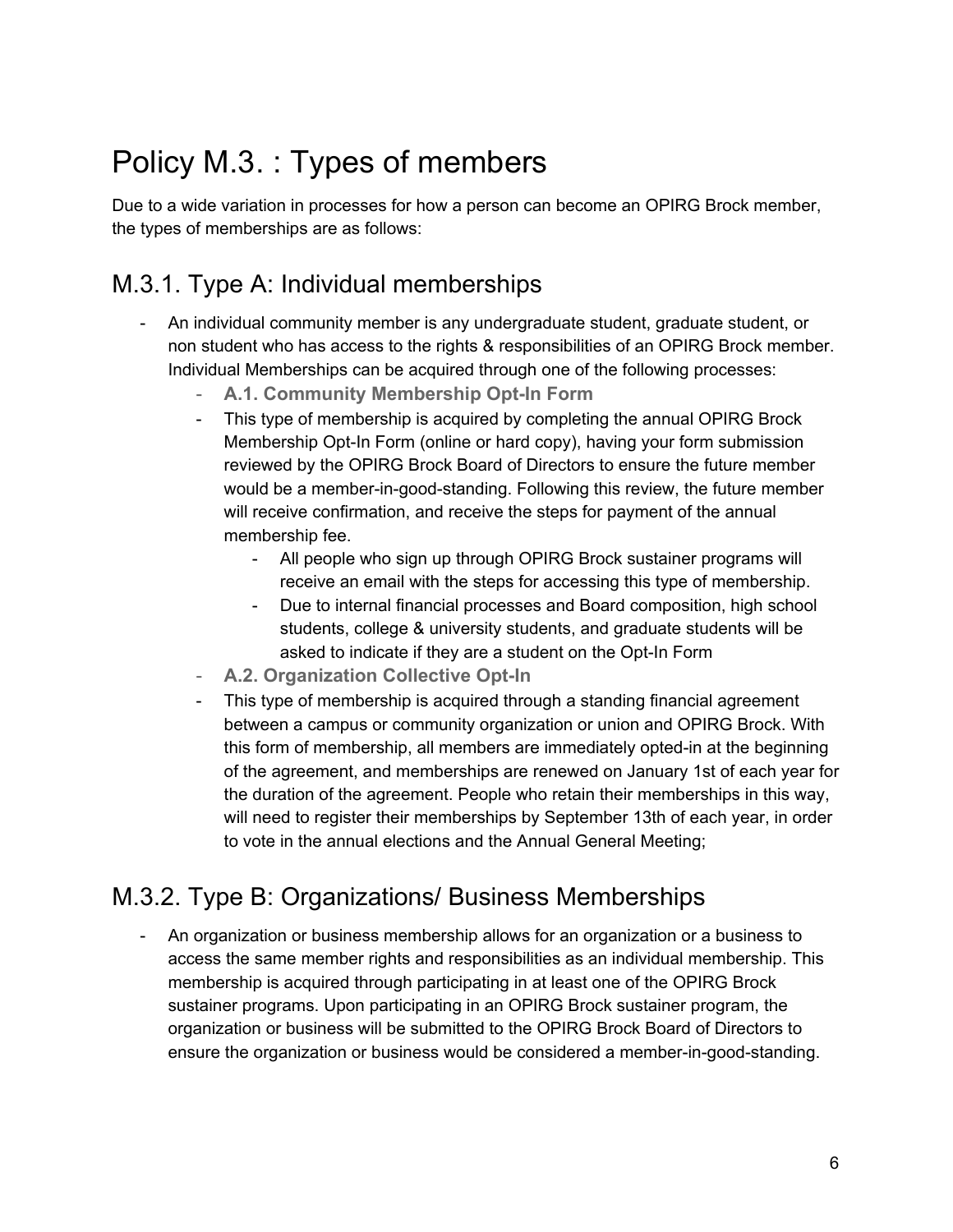## <span id="page-6-0"></span>Policy M.4. : Annual membership fees

#### <span id="page-6-1"></span>M.4.1. Individual Memberships

<span id="page-6-2"></span>The annual membership fee for Individual Memberships using the annual OPIRG Brock Membership Opt-In Form are as follows:

#### M.4.1.1. Individual Membership

- $-$  = \$10-\$20, sliding scale
- <span id="page-6-3"></span>M.4.1.2. Individual Community Membership
	- $= $0$

#### <span id="page-6-4"></span>M.4.2. Sustainer Programs

Members who pay their annual membership fee through any of the OPIRG Brock's sustainer programs will not be required to pay the fees outlined in Article M.4.1.

#### <span id="page-6-5"></span>M.4.3. Organization Collective Opt-In Memberships

The annual membership fee for Organization Collective Opt-In Memberships is based on the Memorandum of Understanding between OPIRG Brock and organization or union providing continued financial support to OPIRG Brock.

## <span id="page-6-6"></span>Policy M.5. **:** Member Rights

#### <span id="page-6-7"></span>M.5.1. Legal Rights

In accordance with the legal frameworks, all members, in their participation with OPIRG-Brock, have:

- The right to equal treatment regardless of race, ancestry, place of origin, colour, ethnic origin, citizenship, creed, sex (including gender identity and pregnancy), sexual orientation (including sexual preferences or practices), age, record of offences, marital status, family status, disability (covering a broad range and degrees of conditions, some visible, some not), financial status, physical size, employment within the sex work industry, or number of hours committed to other employment.
	- Have the responsibility to uphold these same rights of other people.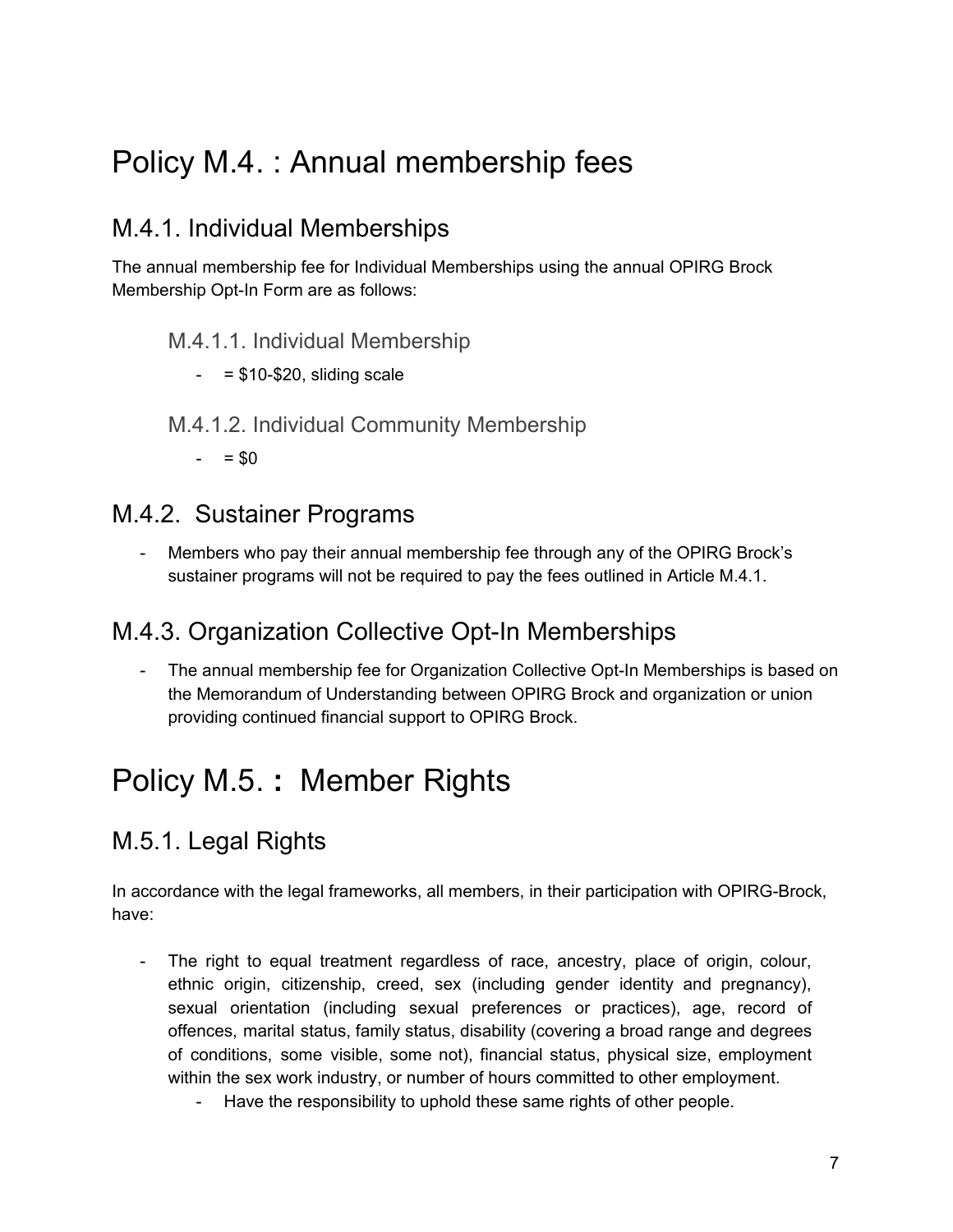- Have the responsibility to act prudently; that is, within the law and in a fashion which does not jeopardize OPIRG-Brock.
- Have the responsibility to maintain the credibility of the organization, at least to the extent of ensuring that all factual claims made in public, in advance of being made in public, are supported by research which could withstand reasonable scrutiny.
- Are strongly encouraged to request and/ or participate in mediation activities should a conflict arise.

### <span id="page-7-0"></span>M.5.2. Accessing Member Information

- <span id="page-7-1"></span>- M.5.2.1. Membership Information
	- Upon receipt of an OPIRG Brock membership of any type, the member will receive an information of the rights & privileges of an OPIRG Brock Membership
- <span id="page-7-2"></span>- M.5.2.2. Regular updates
	- OPIRG Brock Members will receive regular updates from the OPIRG Brock Team, with a minimum of three members' newsletters annually
- <span id="page-7-3"></span>M.5.2.3. Accessing OPIRG Brock Policies
	- OPIRG-Brock policies are available at all times for members to read in the OPIRG-Brock Alternative Resource Centre and are introduced at Orientation Sessions. If any member requires a copy of a policy this will be supplied to the member at no charge. Staff and Board of Directors are always available to explain policy if the need arises. It is the responsibility of members and volunteers to be familiar with OPIRG-Brock policy, although staff and Board of Directors will work to ensure all volunteers are introduced to policies.

### <span id="page-7-4"></span>M.5.3. Participating in the OPIRG Brock AGM

- <span id="page-7-5"></span>- M.5.3.1. Voting on OPIRG Brock AGM Motions
	- All OPIRG Brock members have access to one vote on each motion and proposal presented at the OPIRG Brock Annual General Meeting (AGM).
	- The agenda components of the Annual General Meeting is outlined in policies related to the OPIRG Brock Annual General Meeting Standard Agenda Points
- <span id="page-7-6"></span>- M.5.3.2. Voting in OPIRG Brock Election
	- All OPIRG Brock members have access to one vote in the annual OPIRG Brock Board of Directors' elections.
	- The election protocols for the OPIRG Brock Board of Directors' elections is outlined in policies related to OPIRG Brock Board of Directors Elections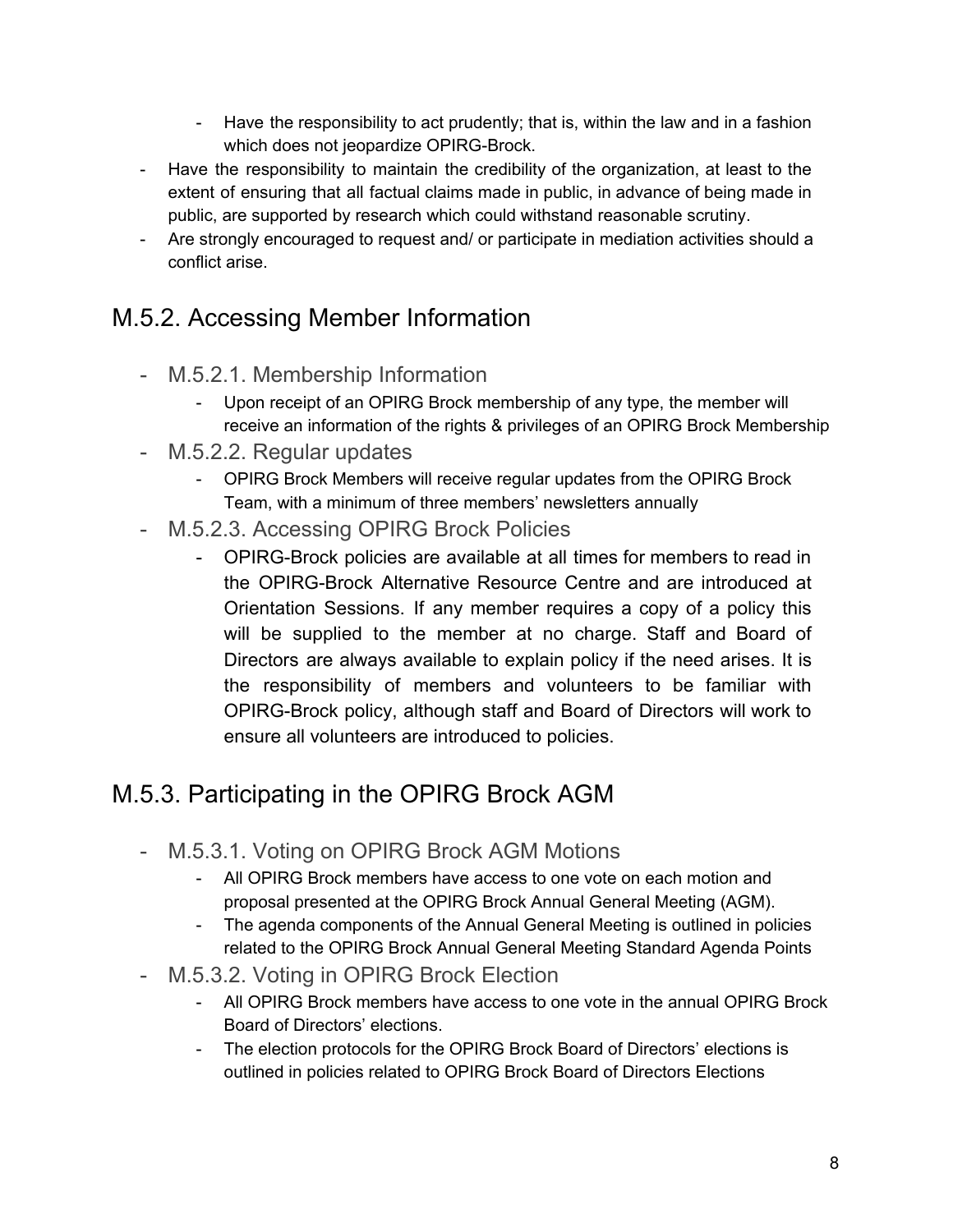- Members running in the OPIRG Brock Board of Directors Election maintain their individual vote, and are able to vote for themselves if they so choose

#### <span id="page-8-0"></span>M.5.4. Run for election in the OPIRG Brock Board of Directors

- All OPIRG Brock members legally eligible to run for a Board of Directors position are able to complete an Board of Directors Nomination Package to the OPIRG Brock CRO, with the following exceptions:
	- Any OPIRG Brock member under the age of eighteen (18) years old;
	- Subject to the Board of Directors discretion, as consulted with by the CRO, any OPIRG Brock member who in a previous year had their membership removed for one or more of the reasons outlined in Policy M.8: Removal of an OPIRG Brock Membership
- The application process for the Board of Directors election is outlined in policies related to OPIRG Brock Board of Directors Elections

## <span id="page-8-1"></span>M.5.5. Applying for appointment to the OPIRG Brock Board of **Directors**

- All members-in-good-standing have the right to apply for appointment during a callout process. See policies related to "Board Appointment" for the protocols related to being appointed to the Board of Directors.

### <span id="page-8-2"></span>M.5.6. Filing Incident Reports, Proposals, and Suggestions

<span id="page-8-3"></span>M.5.6.1. Filing Concerns

- All members and non-members are able to anonymously file concerns using the OPIRG Brock Incident Report and filed to the OPIRG Brock Board of Directors Accountability Committee.
- For anyone unable to file an online Incident Report, they are able contact the OPIRG Brock Board of Directors and meet with a member of the Accountability Committee
- Upon receipt of an Incident Report, the Accountability Committee will follow the instructions within the Incident Report on how to ensure clear follow up and accountability aligned with OPIRG Brock's policies.

#### <span id="page-8-4"></span>M.5.6.2. Filing a Proposal to the Board of Directors

All members are able to submit a Project, Collaboration, and/or Funding Proposal using the OPIRG Brock Project Proposal Form to the OPIRG Brock Board of Directors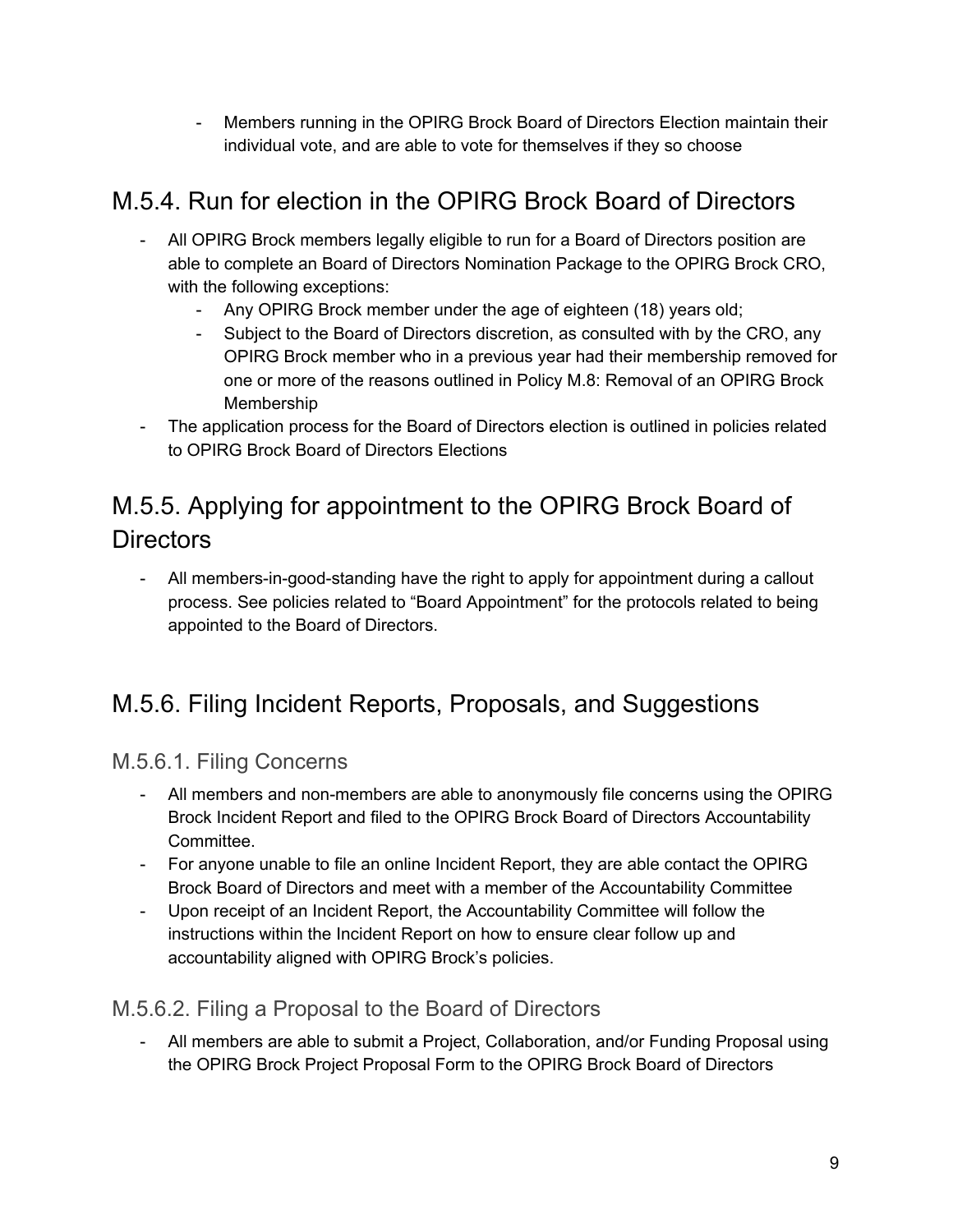- Member proposals will be reviewed at the next soonest Public Board Meeting, and decisions will be followed up on within a timely manner.

#### <span id="page-9-0"></span>M.5.6.3. Filing Suggestions

- All members are able to submit a suggestion to OPIRG Brock using the OPIRG Brock Suggestion Form
- Suggestion submissions will be reviewed internally, and where necessary , and decisions on suggestions will be followed up on within a timely manner.

## <span id="page-9-1"></span>Policy M.6. **:** Member Privileges

#### <span id="page-9-2"></span>M.6.1. Accessing the Niagara Skills Network

- All OPIRG Brock members are immediately opted into the services, materials, and events provided by the Niagara Skills Network as they become available
- The Niagara Skills Network (NSN) is a cross-sector network of arts organizations and companies, labour unions, social justice organizations and grassroots collectives, and frontline service providers working to foster stronger ties among the Niagara Region. Built on a three (3) tiered structure of Education & Training, Networking, and Resource Sharing, members of the NSN will be able to tap into an increasing number of support options for growing initiatives.
- The NSN phases are continually being established and grown, and as such will be available to member
- Some potential services members will be able to access include a Niagara-Region wide Facilitator Training, Annual Trainings and Workshops, Centralized Community Calendar, etc.

### <span id="page-9-3"></span>M.6.2. Accessing OPIRG Brock Button Maker

- An OPIRG Brock member is able to use the OPIRG Brock Button Maker to make up a maximum of twenty (20) buttons for free annually.
- Any buttons needed to be made additional to the free buttons annually will be charged at a rate of \$0.50 per button.
- Use of the button maker will be tracked by the OPIRG Brock team using the OPIRG Brock Tracker Form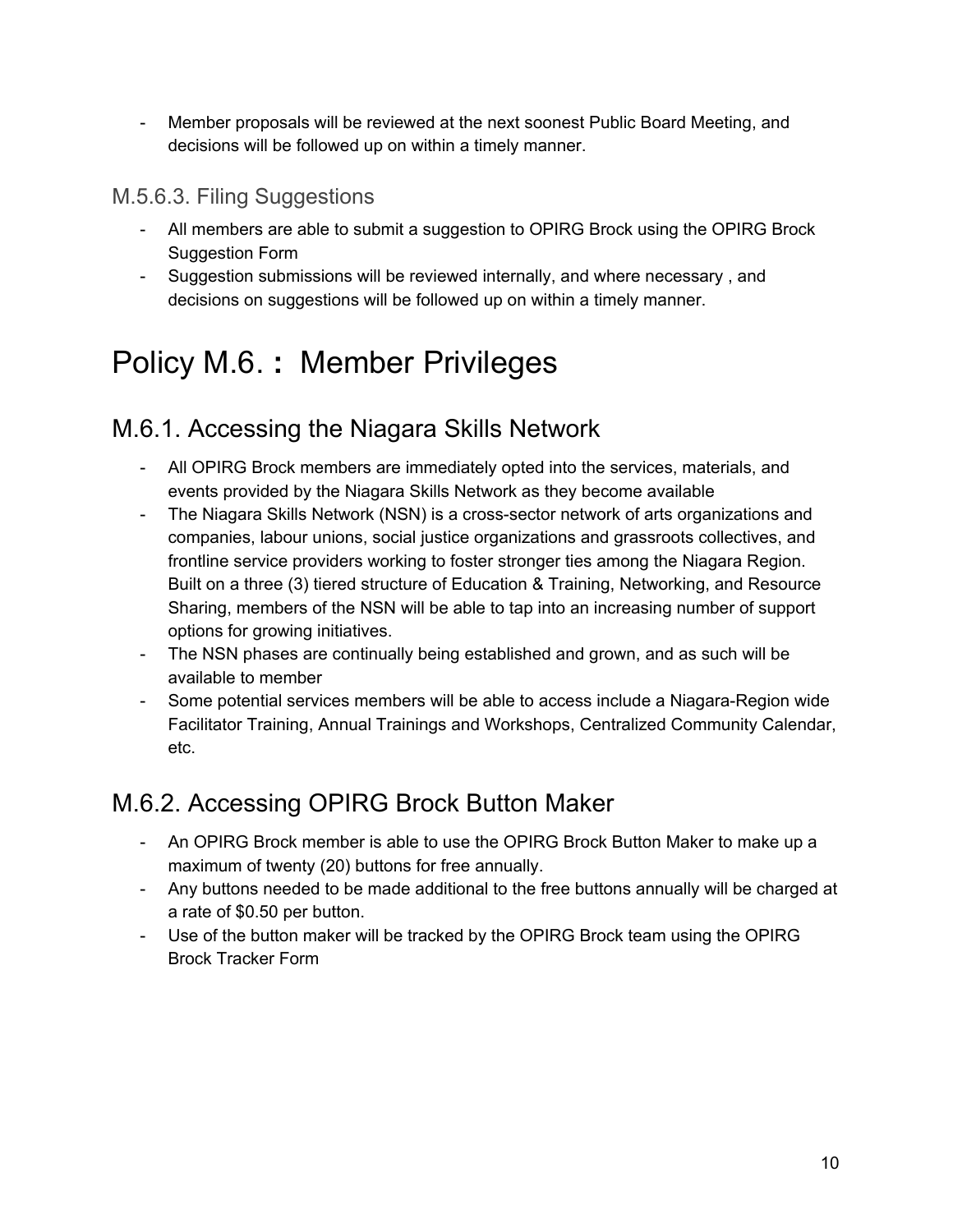## <span id="page-10-0"></span>M.6.3. Regular Membership Newsletter, Updates & **Communications**

- The OPIRG Brock team will send members will receive a minimum of three (3) newsletters in the duration of a year
- OPIRG Brock members will receive regular update emails about upcoming events, volunteer opportunities, community support callouts, etc.
- Upon receipt of membership, all members will receive the list of various social media platforms that OPIRG Brock

#### <span id="page-10-1"></span>M.6.4. Accessing to complimentary OPIRG Brock Raffle Ticket

- All OPIRG Brock members will be able to access one free entry to any OPIRG Brock fundraising raffle
- All OPIRG Brock raffles will be advertised to OPIRG Brock members with sufficient time to register for complimentary entry

## <span id="page-10-2"></span>Policy M.7. **:** Member Responsibilities

#### <span id="page-10-3"></span>M.7.1. Member-in-good-standing

- An OPIRG Brock Member-In-Good-Standing is defined as an individual, organization, or business who completes one of the processes outlined in Policy M.3. - Types of Memberships,
- Additionally, a potential member is approved as a Member-In-Good-Standing as long as they have:
	- Been reported to the OPIRG Brock team as in violation of it's Safer Space Policy an
	- Provided information from past membership or information related to their connections to Niagara, social justice activism, OPIRG Brock or any other PIRG chapter, and/or interest in being an OPIRG Brock member
- Has follow through on payment of the annual OPIRG Brock and/or communicated to the OPIRG Brock Team about any changes to their type of membership dues

#### <span id="page-10-4"></span>M.7.2. Upholding Policies, Images & Security

- OPIRG Brock members are responsible for having a clear understanding of the organization's policies as they apply to their interactions of OPIRG Brock